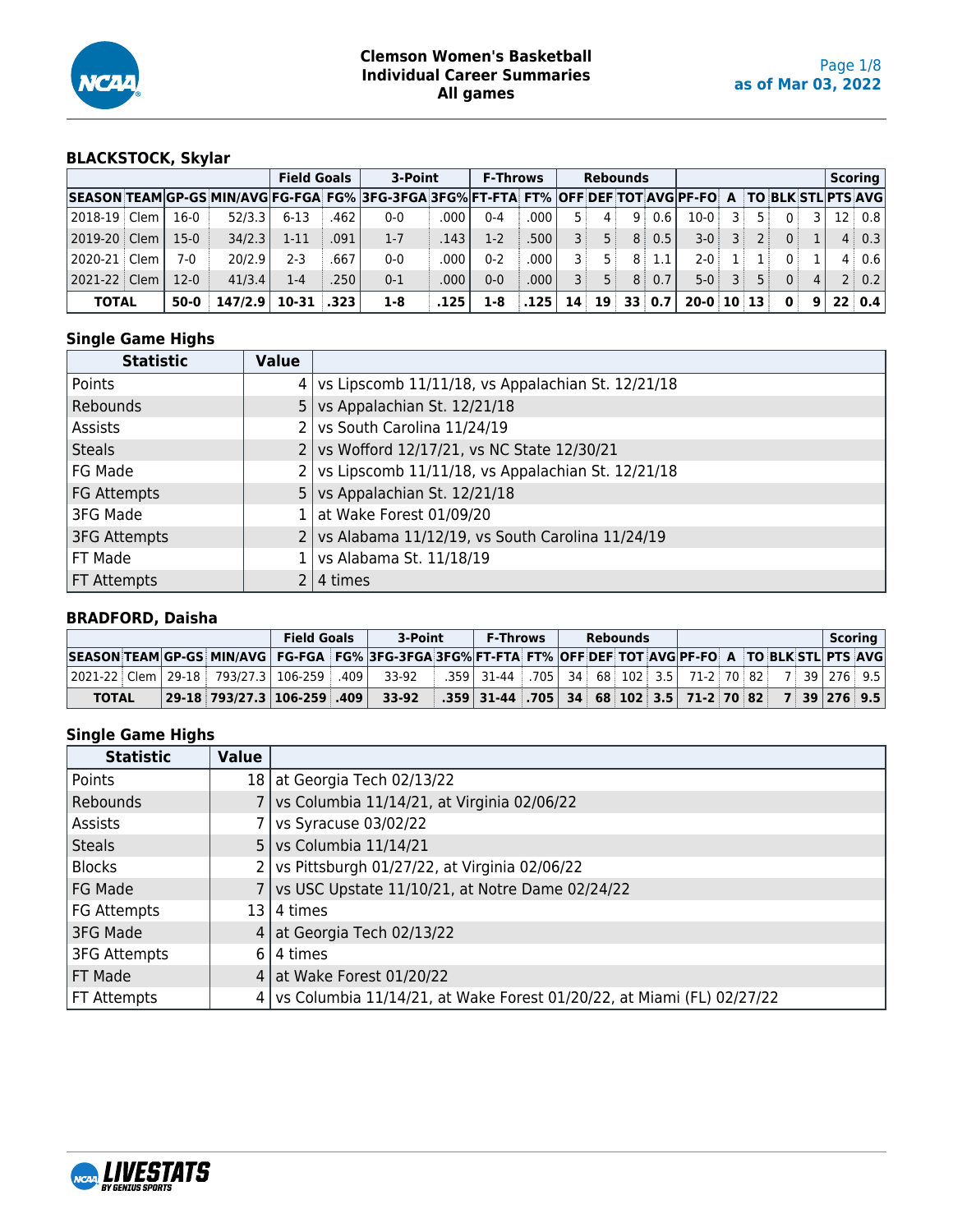

#### **ELLIOTT, Gabby**

|                                                                                                                                           |  |  | <b>Field Goals</b> | 3-Point                                                                                                                         | F-Throws              |  | <b>Rebounds</b> |                                                                            |  |  | Scoring |
|-------------------------------------------------------------------------------------------------------------------------------------------|--|--|--------------------|---------------------------------------------------------------------------------------------------------------------------------|-----------------------|--|-----------------|----------------------------------------------------------------------------|--|--|---------|
| SEASON TEAM GP-GS MIN/AVG FG-FGA FG% 3FG-3FGA 3FG% FT-FTA FT% OFF DEF TOT AVG PF-FO A TO BLK STL PTS AVG                                  |  |  |                    |                                                                                                                                 |                       |  |                 |                                                                            |  |  |         |
| 2020-21 Clem 25-25   659/26.4   139-310   .448   20-59   .339   41-67   .612   48   77   125   5.0   56-4   36   76   8   32   339   13.6 |  |  |                    |                                                                                                                                 |                       |  |                 |                                                                            |  |  |         |
| $ 2021-22 $ Clem $ 12-10 $ 315/26.2 47-132 356                                                                                            |  |  |                    | 13-47                                                                                                                           | $.277 \mid 6-11 \mid$ |  |                 | $\parallel$ 545   10   24   34   2.8   28-1   17   27   4   13   113   9.4 |  |  |         |
| <b>TOTAL</b>                                                                                                                              |  |  |                    | 37-35  974/26.3   186-442   .421   33-106   .311   47-78   .603   58   101   159   4.3   84-5   53   103   12   45   452   12.2 |                       |  |                 |                                                                            |  |  |         |

## **Single Game Highs**

| <b>Statistic</b>    | Value           |                                                                                   |
|---------------------|-----------------|-----------------------------------------------------------------------------------|
| Points              | 251             | vs Notre Dame 03/04/21                                                            |
| Rebounds            | 9.              | vs Col. of Charleston 12/06/20, at Virginia 12/10/20                              |
| Assists             | 4               | vs Virginia Tech 02/25/21, at Georgia Tech 02/04/21, vs Mount St. Mary's 11/28/21 |
| <b>Steals</b>       | 6 I             | vs Notre Dame 03/04/21                                                            |
| <b>Blocks</b>       |                 | vs Presbyterian 11/27/20                                                          |
| FG Made             | 10 <sub>1</sub> | vs Notre Dame 03/04/21                                                            |
| FG Attempts         | 22 I            | vs Notre Dame 03/04/21                                                            |
| 3FG Made            | $\overline{3}$  | vs Miami (FL) 02/28/21, vs Georgia Tech 01/07/21, at South Carolina 11/17/21      |
| <b>3FG Attempts</b> | 9               | vs Penn St. 11/21/21                                                              |
| FT Made             | 5 <sup>1</sup>  | vs Furman 11/25/20                                                                |
| FT Attempts         | 6 I             | vs Furman 11/25/20, vs Notre Dame 12/20/20, vs Notre Dame 03/04/21                |

## **ELMORE, Makayla**

|                                                                                                          |  |                          |  | <b>Field Goals</b> | 3-Point  | <b>F-Throws</b>                                                                |  | <b>Rebounds</b> |                                                      |  |  | Scoring |
|----------------------------------------------------------------------------------------------------------|--|--------------------------|--|--------------------|----------|--------------------------------------------------------------------------------|--|-----------------|------------------------------------------------------|--|--|---------|
| SEASON TEAM GP-GS MIN/AVG FG-FGA FG% 3FG-3FGA 3FG% FT-FTA FT% OFF DEF TOT AVG PF-FO A TO BLK STL PTS AVG |  |                          |  |                    |          |                                                                                |  |                 |                                                      |  |  |         |
| 2021-22   Clem   27-0   198/7.3   7-37                                                                   |  |                          |  | $\vert$ .189       | 4-24     | $.167$   4-5                                                                   |  |                 | $\vert 0.800 \vert$ 6 24 30 1.1 13-0 4 11 6 9 22 0.8 |  |  |         |
| <b>TOTAL</b>                                                                                             |  | $27-0$ 198/7.3 7-37 .189 |  |                    | $4 - 24$ | $\vert$ 167   4-5   800   6   24   30   1.1   13-0   4   11   6   9   22   0.8 |  |                 |                                                      |  |  |         |

| <b>Statistic</b>    | <b>Value</b> |                                                                                  |
|---------------------|--------------|----------------------------------------------------------------------------------|
| Points              |              | 4   at Miami (FL) 02/27/22                                                       |
| Rebounds            |              | 5   vs Syracuse $03/02/22$                                                       |
| Assists             |              | 1   4 times                                                                      |
| <b>Steals</b>       |              | 2   vs Boston College $01/09/22$                                                 |
| <b>Blocks</b>       |              | $1\vert 6$ times                                                                 |
| FG Made             |              | $117$ times                                                                      |
| FG Attempts         |              | 6   at Miami (FL) 02/27/22                                                       |
| 3FG Made            |              | $1 4$ times                                                                      |
| <b>3FG Attempts</b> |              | 3   vs Mount St. Mary's 11/28/21, at Notre Dame 02/24/22, at Miami (FL) 02/27/22 |
| FT Made             |              | 4   at Miami (FL) 02/27/22                                                       |
| FT Attempts         |              | 4   at Miami (FL) 02/27/22                                                       |

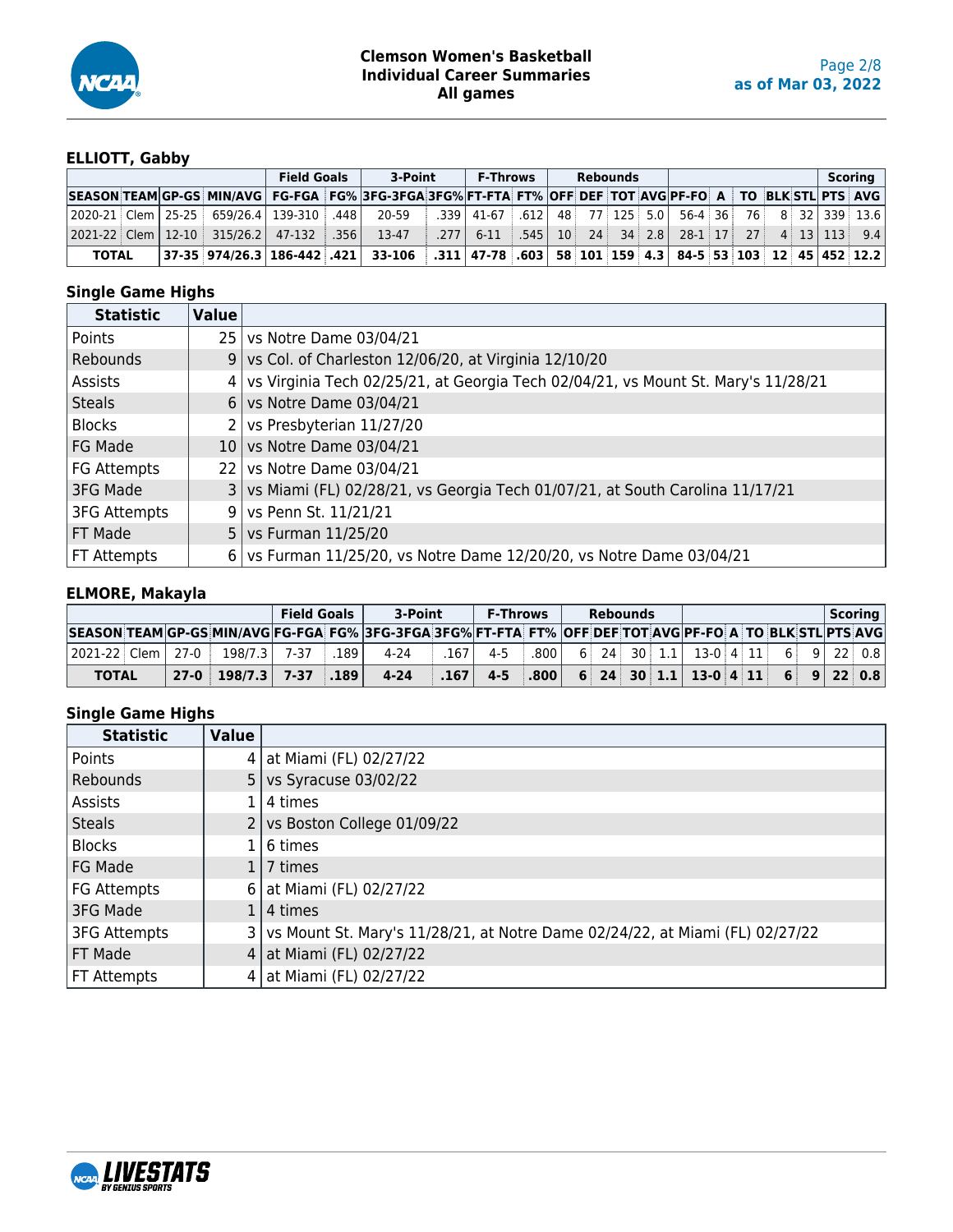

## **GAINES, Kionna**

|              |  |  |  | <b>Field Goals</b> | 3-Point                                                                                                                          | <b>F-Throws</b>                                                                                    |  | <b>Rebounds</b> |  |  |  |  | Scoring |
|--------------|--|--|--|--------------------|----------------------------------------------------------------------------------------------------------------------------------|----------------------------------------------------------------------------------------------------|--|-----------------|--|--|--|--|---------|
|              |  |  |  |                    | SEASON TEAM GP-GS MIN/AVG FG-FGA FG% 3FG-3FGA 3FG% FT-FTA FT% OFF DEF TOT AVG PF-FO A TO BLK STL PTS AVG                         |                                                                                                    |  |                 |  |  |  |  |         |
|              |  |  |  |                    | 2021-22 Clem   27-1   295/10.9   35-111   .315       3-11                                                                        | $\therefore$ 273   27-49 $\therefore$ 551   18   33   51   1.9   12-0   7   23   2   6   100   3.7 |  |                 |  |  |  |  |         |
| <b>TOTAL</b> |  |  |  |                    | 27-1   295/10.9   35-111   .315       3-11         .273   27-49   .551   18   33   51   1.9   12-0  7   23   2     6   100   3.7 |                                                                                                    |  |                 |  |  |  |  |         |

## **Single Game Highs**

| <b>Statistic</b>    | Value |                                                                                     |
|---------------------|-------|-------------------------------------------------------------------------------------|
| Points              |       | 18 vs Wake Forest 02/10/22, vs Georgia Tech 01/30/22                                |
| Rebounds            |       | 5 vs Wofford 12/17/21, vs Wake Forest 02/10/22, vs Virginia Tech 03/03/22           |
| Assists             |       | 2   at Georgia Tech 02/13/22                                                        |
| <b>Steals</b>       |       | 2   vs NC State 12/30/21                                                            |
| <b>Blocks</b>       |       | $1$ vs Wake Forest 02/10/22, vs Virginia Tech 03/03/22                              |
| FG Made             |       | 7   vs Wake Forest 02/10/22, vs Georgia Tech 01/30/22                               |
| FG Attempts         |       | 12 vs Wake Forest 02/10/22                                                          |
| 3FG Made            |       | 1 vs Mount St. Mary's 11/28/21, at Virginia Tech 02/08/22, vs Georgia Tech 01/30/22 |
| <b>3FG Attempts</b> |       | $2$ vs Mount St. Mary's 11/28/21, vs Wake Forest 02/10/22                           |
| FT Made             |       | 5   at Georgia Tech 02/13/22, vs Virginia Tech 03/03/22                             |
| FT Attempts         |       | 9   at Georgia Tech 02/13/22                                                        |

#### **HANK, Hannah**

|                        |  |         |                                  | <b>Field Goals</b>  |                  | 3-Point                                                                                               | <b>F-Throws</b>     |  | Rebounds              |  |                                                                                       |  |   |  | Scoring   |
|------------------------|--|---------|----------------------------------|---------------------|------------------|-------------------------------------------------------------------------------------------------------|---------------------|--|-----------------------|--|---------------------------------------------------------------------------------------|--|---|--|-----------|
|                        |  |         | SEASON TEAM GP-GS MIN/AVG        |                     |                  | FG-FGA   FG%  3FG-3FGA 3FG%  FT-FTA   FT%   OFF   DEF   TOT  AVG   PF-FO   A   TO  BLK STL   PTS  AVG |                     |  |                       |  |                                                                                       |  |   |  |           |
| 2019-20   Clem   30-25 |  |         |                                  | 548/18.3 74-171 433 |                  | $2 - 10$                                                                                              | .200 32-39 .821     |  | $53$ $56$ $109$ $3.6$ |  | 73-4 20 58 18 21 182 6.1                                                              |  |   |  |           |
|                        |  | 26-8    | 360/13.8                         | 44-102              | .431             | $4-12$                                                                                                | .333   14-24   .583 |  | $ 40 $ 47 87 3.3      |  | $50-1$ 16 35                                                                          |  | 6 |  | 8 106 4.1 |
| 2021-22   Clem         |  | $31-24$ | 698/22.5 49-135                  |                     | $\therefore$ 363 | 21-76                                                                                                 | .276   19-29   .655 |  | $50$ 84 134 4.3       |  | 80-5 32 39 16 46 138 4.5                                                              |  |   |  |           |
| <b>TOTAL</b>           |  |         | $ 87-57 1606/18.5 167-408 .409 $ |                     |                  | 27-98                                                                                                 |                     |  |                       |  | .276   65-92   .707   143   187   330   3.8   203-10   68   132   40   75   426   4.9 |  |   |  |           |

| <b>Statistic</b>    | <b>Value</b> |                                                                            |
|---------------------|--------------|----------------------------------------------------------------------------|
| Points              |              | 17   vs Syracuse 03/02/22                                                  |
| Rebounds            |              | 10 at Notre Dame 02/24/22                                                  |
| Assists             |              | 5   at North Carolina 01/02/22                                             |
| <b>Steals</b>       |              | 6 vs Duke 02/20/22                                                         |
| <b>Blocks</b>       |              | 3   vs Miami (FL) 02/16/20, vs N.C. A&T 12/20/19                           |
| FG Made             |              | vs Syracuse 03/02/22                                                       |
| FG Attempts         |              | 14 at Virginia Tech 01/26/20                                               |
| 3FG Made            |              | $3$ at Virginia 02/06/22                                                   |
| <b>3FG Attempts</b> |              | 6 at Virginia 02/06/22, at Georgia Tech 02/13/22, vs Georgia Tech 01/30/22 |
| FT Made             |              | 5 at Mercer 12/15/19, vs Louisville 01/02/20, vs Syracuse 01/24/21         |
| FT Attempts         |              | 7 at Mercer 12/15/19, vs Syracuse 01/24/21                                 |

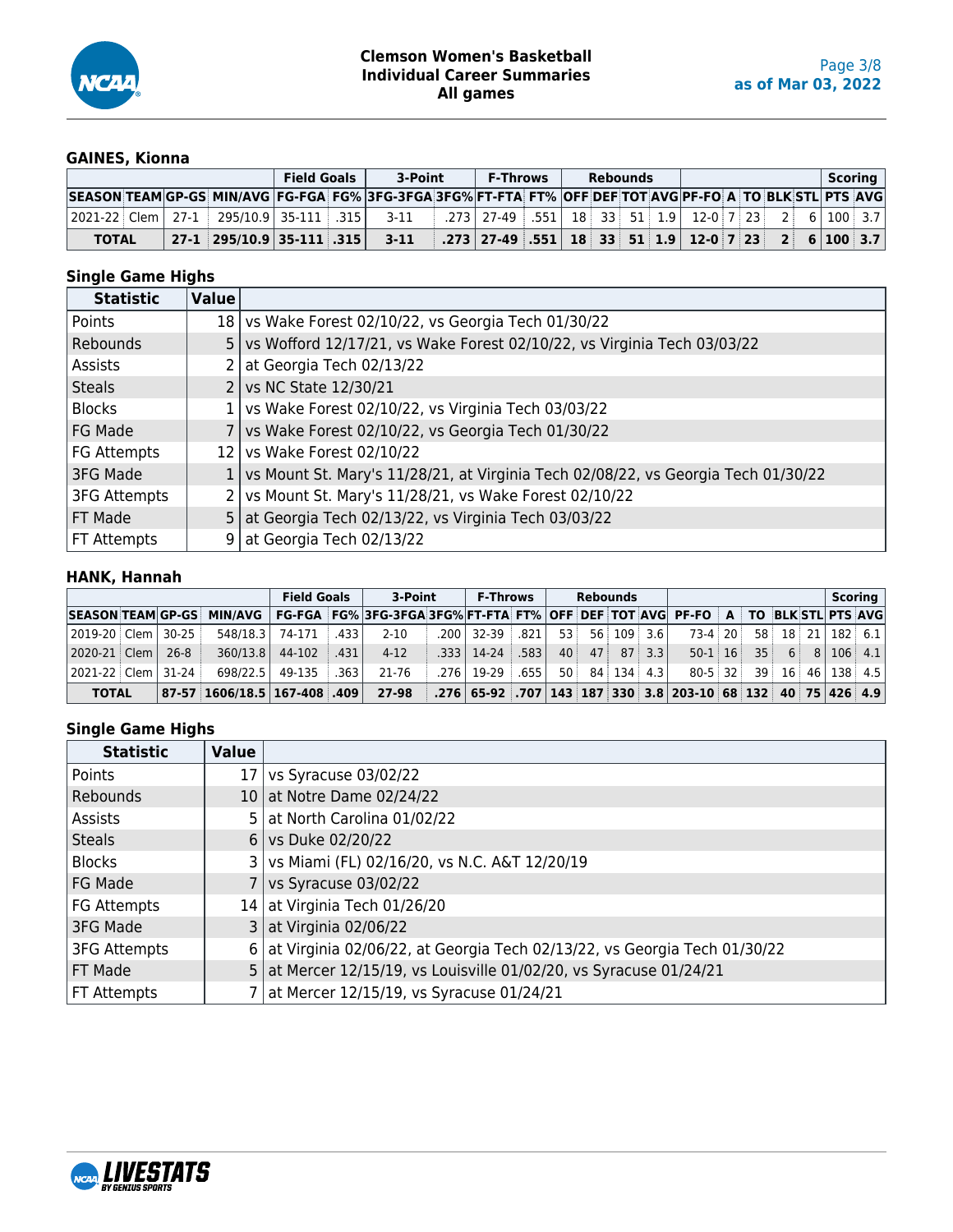

## **HIPP, Weronika**

|                |        |                            | <b>Field Goals</b> |      | 3-Point                                                                                                  | <b>F-Throws</b>        |      | <b>Rebounds</b> |  |                                      |  |  | Scoring                        |  |
|----------------|--------|----------------------------|--------------------|------|----------------------------------------------------------------------------------------------------------|------------------------|------|-----------------|--|--------------------------------------|--|--|--------------------------------|--|
|                |        |                            |                    |      | SEASON TEAM GP-GS MIN/AVG FG-FGA FG% 3FG-3FGA 3FG% FT-FTA FT% OFF DEF TOT AVG PF-FO A TO BLK STL PTS AVG |                        |      |                 |  |                                      |  |  |                                |  |
|                |        | 213/8.5 22-80 275          |                    |      | 14-60                                                                                                    | $.233$ 7-10            | .700 |                 |  | 2 11 13 0.5 16-0 24 23               |  |  | $0 \quad 6 \quad 65 \quad 2.6$ |  |
| 2021-22   Clem | $29-1$ | 285/9.8 14-52              |                    | .269 | $8 - 36$                                                                                                 | $.222$   11-18 $ .611$ |      |                 |  | $2$ 11 13 0.4 17-0 15 17 0 5 47 1.6  |  |  |                                |  |
| <b>TOTAL</b>   |        | $54-1$ 498/9.2 36-132 .273 |                    |      | 22-96                                                                                                    | .229   18-28   .643    |      |                 |  | $4$ 22 26 0.5 33-0 39 40 0 11 12 2.1 |  |  |                                |  |

#### **Single Game Highs**

| <b>Statistic</b>    | Value |                                                          |
|---------------------|-------|----------------------------------------------------------|
| Points              |       | 11   vs Furman $11/25/20$                                |
| Rebounds            |       | $3$ at Florida St. 01/23/22                              |
| Assists             | 4     | at NC State 02/11/21, at Florida St. 01/23/22            |
| <b>Steals</b>       |       | 2   vs Miami (FL) 01/13/22                               |
| FG Made             |       | 4   vs Furman $11/25/20$                                 |
| FG Attempts         |       | 9   vs Miami (FL) 01/13/22                               |
| 3FG Made            |       | 16 times                                                 |
| <b>3FG Attempts</b> |       | 6   vs Miami (FL) $01/13/22$                             |
| FT Made             |       | $3$ vs Col. of Charleston 12/06/20, at Syracuse 12/11/21 |
| FT Attempts         | 6     | $at$ Syracuse 12/11/21                                   |

#### **INYANG, Eno**

|              |  |                                                      | <b>Field Goals</b> | 3-Point                                                                                                  | <b>F-Throws</b>                                                                                                                        |  | <b>Rebounds</b> |  |  |  | Scoring |
|--------------|--|------------------------------------------------------|--------------------|----------------------------------------------------------------------------------------------------------|----------------------------------------------------------------------------------------------------------------------------------------|--|-----------------|--|--|--|---------|
|              |  |                                                      |                    | SEASON TEAM GP-GS MIN/AVG FG-FGA FG% 3FG-3FGA 3FG% FT-FTA FT% OFF DEF TOT AVG PF-FO A TO BLK STL PTS AVG |                                                                                                                                        |  |                 |  |  |  |         |
|              |  | $ 2021-22 $ Clem $ 27-0 $ $ 371/13.7 $ 38-83 $ 368 $ |                    | 0-0                                                                                                      | $0.000$   42-59 $\lfloor .712 \rfloor$ 58   45   103   3.8   63-2   5   33   26   15   118   4.4                                       |  |                 |  |  |  |         |
| <b>TOTAL</b> |  | 。27-0 ∃371/13.7 ∃38-83 ∃.458 ∐                       |                    | $0 - 0$                                                                                                  | $\mid .000 \mid 42 - 59 \mid .712 \mid 58 \mid 45 \mid 103 \mid 3.8 \mid 63 - 2 \mid 5 \mid 33 \mid 26 \mid 15 \mid 118 \mid 4.4 \mid$ |  |                 |  |  |  |         |

| <b>Statistic</b>   | <b>Value</b>    |                                                    |
|--------------------|-----------------|----------------------------------------------------|
| Points             |                 | 20   vs Mount St. Mary's 11/28/21                  |
| Rebounds           | 10 <sub>1</sub> | vs USC Upstate 11/10/21                            |
| Assists            |                 | $1 5$ times                                        |
| <b>Steals</b>      |                 | 3   vs Penn St. 11/21/21, vs Presbyterian 12/05/21 |
| <b>Blocks</b>      | 4               | vs USC Upstate 11/10/21, vs NC State 12/30/21      |
| FG Made            |                 | vs Mount St. Mary's 11/28/21                       |
| <b>FG Attempts</b> | 12 I            | vs Mount St. Mary's 11/28/21                       |
| FT Made            | 8               | vs Columbia 11/14/21                               |
| FT Attempts        | 12 I            | vs Columbia 11/14/21                               |

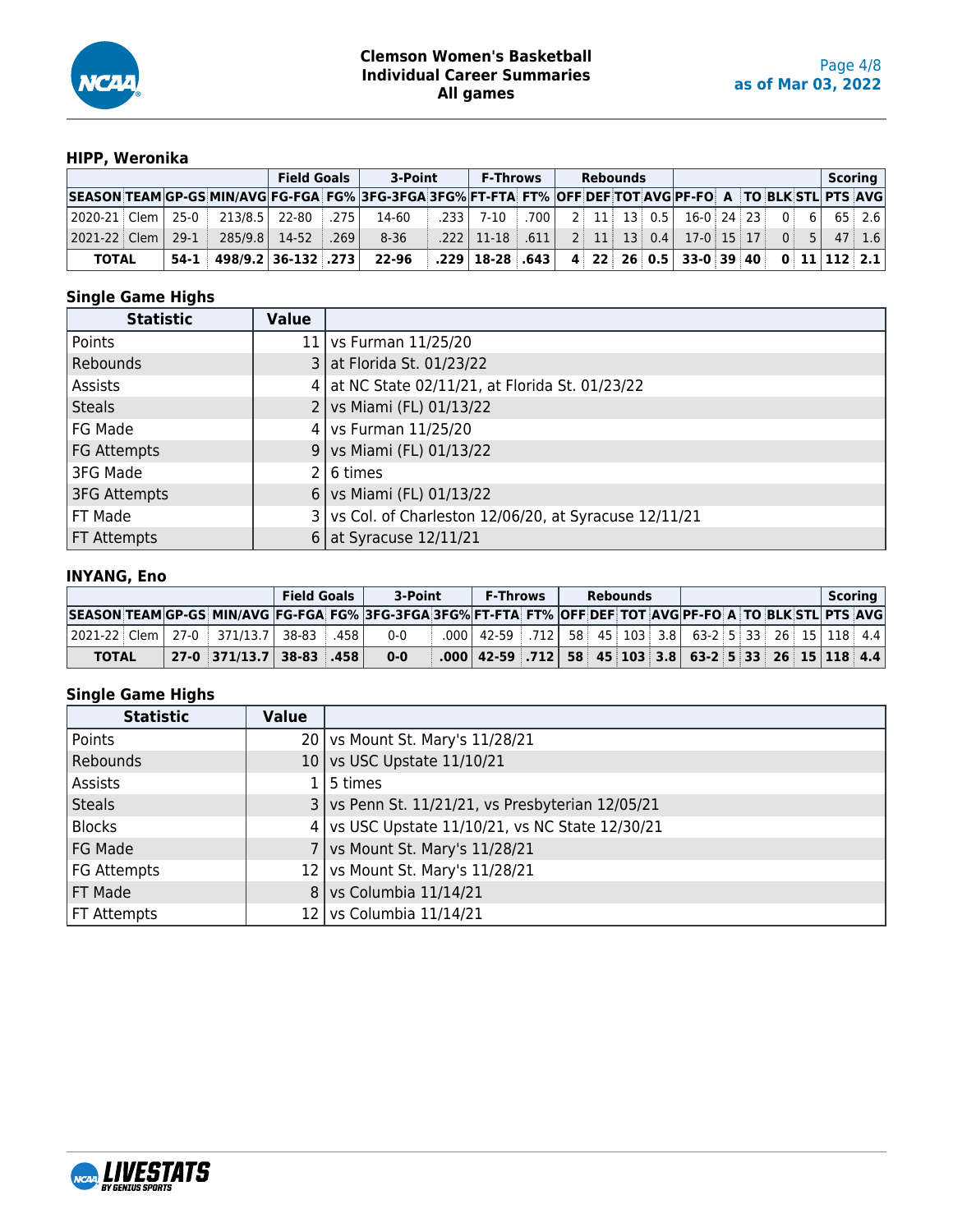

## **LEWIS, Kiara**

|                       |             |              |                                |               | <b>Field Goals</b> | 3-Point                         |               | <b>F-Throws</b>                         |      |    |                 | Rebounds        |          |                   |                 |                 |                |     | <b>Scoring</b>   |            |
|-----------------------|-------------|--------------|--------------------------------|---------------|--------------------|---------------------------------|---------------|-----------------------------------------|------|----|-----------------|-----------------|----------|-------------------|-----------------|-----------------|----------------|-----|------------------|------------|
| <b>SEASON</b>         | <b>TEAM</b> | <b>GP-GS</b> | <b>MIN/AVG</b>                 | <b>FG-FGA</b> |                    | $FG\%$ 3FG-3FGA 3FG $\%$ $\mid$ |               | <b>FT-FTA FT% OFF DEF TOT AVG PF-FO</b> |      |    |                 |                 |          |                   | A               | TO              | <b>BLK STL</b> |     | <b>PTS</b>       | <b>AVG</b> |
| 2016-17               | osu         | $35 - 15$    | 679/19.4                       | 79-203        | .389               | 15-59                           | 254           | 61-85                                   | .718 | 18 | 34              | 52              | 1.5      | $74-0$            | 63              | 55.             | 4              | 40  | 234              | 6.7        |
| 2018-19               | Svr         | $34-0$       | 758/22.3                       | 101-233       | .433               | 24-69                           | .348          | 58-85                                   | .682 | 34 | 38 <sup>3</sup> | 72 <sub>3</sub> | 2.1      | $64-0$            | 66              | 43              |                | 30  | 284              | 8.4        |
| 2019-20               | Svr         | 31-31        | 1168/37.7                      | 180-467       | .385               | 42-150                          | 280           | 145-206                                 | 704  | 40 |                 | 87 127          | 4.1      | 87-1 151          |                 | 110             | $\mathbf{4}$   | 54. |                  | 547 17.6   |
| 2020-21               | Svr         | 24-24        | 892/37.1                       | 110-331       | .332               | 28-120                          | $.233$ $\mid$ | 89-123                                  | .724 | 28 | 50 <sup>3</sup> | 78              | 3.3      | $52-0$            | 72              | 67 <sup>1</sup> | 5              | 28  | 337              | 14.0       |
| 2021-22               | Clem        | 14-13        | 396/28.3                       | 42-128        | .328               | $4 - 20$                        | 200           | 41-61                                   | .672 | -9 | 37 <sup>1</sup> | 46              | 3.3      | $27-0$            | 30 <sup>1</sup> | 34 <sup>3</sup> | 4              | 25  | 129              | 9.2        |
| <b>TOTAL FOR Clem</b> |             | 14-13        | 396/28.3                       | 42-128        | .328               | $4 - 20$                        | .200          | 41-61                                   | .672 | 9  | 37 <sup>1</sup> |                 | $46$ 3.3 | $27 - 0$          | 30 <sup>1</sup> | 34 <sup>3</sup> | $\overline{4}$ | 25  | 129              | 9.2        |
| <b>TOTAL</b>          |             |              | 138-83 3892/28.2 512-1362 .376 |               |                    | 113-418                         |               | ॑ 2.70 394-560 704 229 246 375 2.7 .    |      |    |                 |                 |          | $304 - 1$ 382 309 |                 |                 |                |     | 18 177 1531 11.1 |            |

## **Single Game Highs**

| <b>Statistic</b>    | <b>Value</b> |                                                   |
|---------------------|--------------|---------------------------------------------------|
| Points              |              | 32   vs West Virginia 12/22/19                    |
| Rebounds            |              | 11   vs Columbia $11/14/21$                       |
| Assists             |              | 9   at Pittsburgh 01/19/20                        |
| <b>Steals</b>       |              | 6 vs Alabama St. 12/16/16, at Pittsburgh 01/19/20 |
| <b>Blocks</b>       |              | $1 18$ times                                      |
| FG Made             |              | 12 vs NC State 02/28/21                           |
| FG Attempts         |              | 27   vs West Virginia 12/22/19                    |
| 3FG Made            |              | 5   at Duke $01/27/19$                            |
| <b>3FG Attempts</b> |              | 11 vs Oregon 11/24/19, vs Penn St. 12/06/20       |
| FT Made             |              | 13 vs Notre Dame 01/05/20                         |
| FT Attempts         |              | 18 vs Notre Dame 01/05/20                         |

#### **OTT, Madi**

|              |  |                                                | <b>Field Goals</b> | 3-Point                                                                                                  | <b>F-Throws</b>                         |  | <b>Rebounds</b> |  |                                    |  |  | Scoring |
|--------------|--|------------------------------------------------|--------------------|----------------------------------------------------------------------------------------------------------|-----------------------------------------|--|-----------------|--|------------------------------------|--|--|---------|
|              |  |                                                |                    | SEASON TEAM GP-GS MIN/AVG FG-FGA FG% 3FG-3FGA 3FG% FT-FTA FT% OFF DEF TOT AVG PF-FO A TO BLK STL PTS AVG |                                         |  |                 |  |                                    |  |  |         |
|              |  | 2021-22 Clem   30-19   560/18.7   29-93   .312 |                    | 18-70                                                                                                    | . 257   15-17   .882                    |  |                 |  | 6 26 32 1.1 42-0 17 28 1 15 91 3.0 |  |  |         |
| <b>TOTAL</b> |  | $ 30-19 560/18.7 29-93 .312 $                  |                    | 18-70                                                                                                    | $\mid .257 \mid 15 - 17 \mid .882 \mid$ |  |                 |  | 6 26 32 1.1 42-0 17 28 1 15 91 3.0 |  |  |         |

| <b>Statistic</b>    | <b>Value</b> |                               |
|---------------------|--------------|-------------------------------|
| Points              |              | 14   vs NC State 12/30/21     |
| Rebounds            |              | 6   at Wake Forest $01/20/22$ |
| Assists             |              | vs NC State 12/30/21          |
| <b>Steals</b>       |              | $2 \mid 4 \text{ times}$      |
| <b>Blocks</b>       |              | vs Louisville 02/03/22        |
| FG Made             |              | 5   vs NC State 12/30/21      |
| <b>FG Attempts</b>  | 12 I         | vs NC State 12/30/21          |
| 3FG Made            |              | 4   vs NC State 12/30/21      |
| <b>3FG Attempts</b> | 81           | vs NC State 12/30/21          |
| FT Made             |              | vs Boston College 01/09/22    |
| FT Attempts         |              | vs Boston College 01/09/22    |

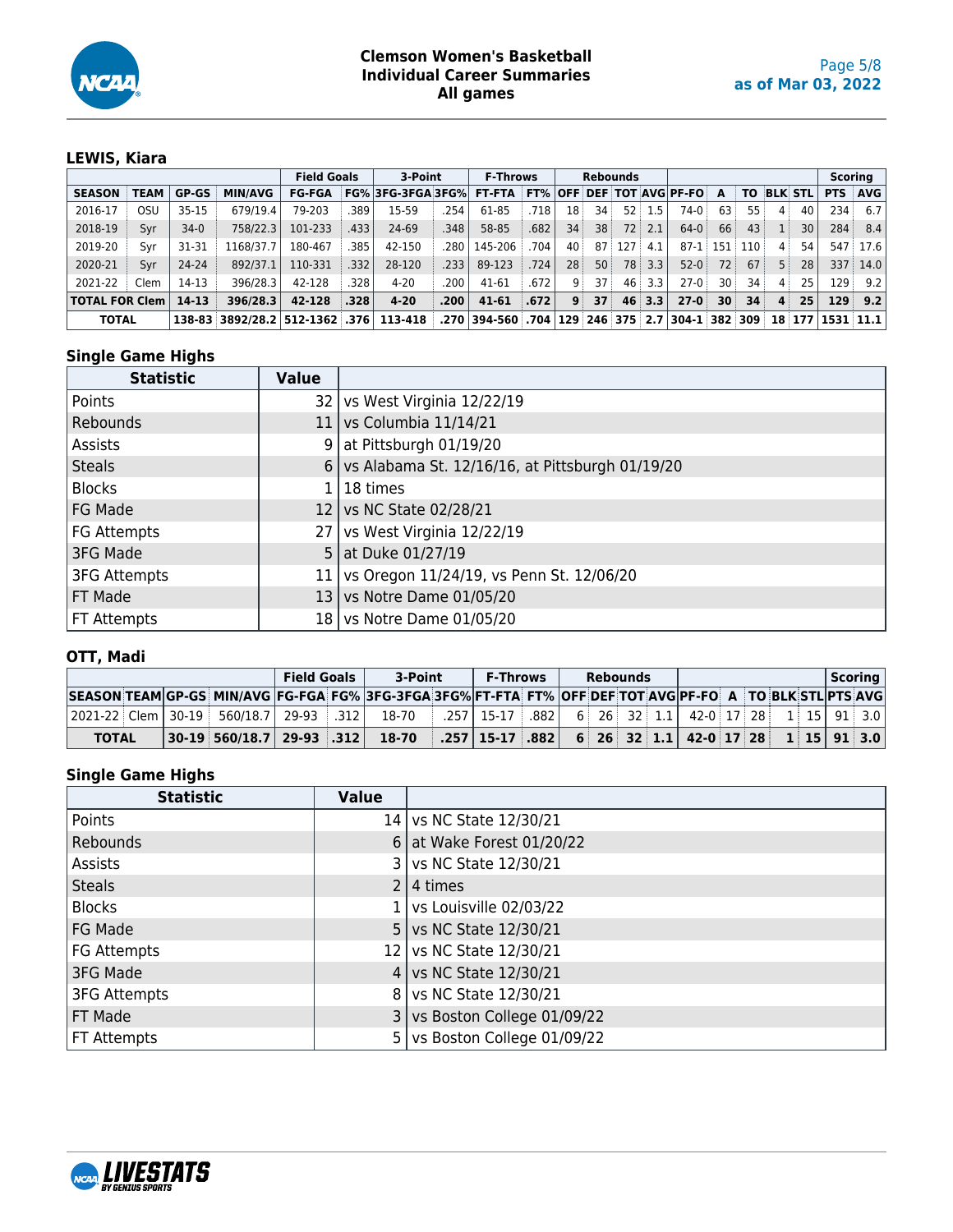

### **ROBINSON, Amari**

|                        |          |                                                                                                                        | <b>Field Goals</b>        |      | 3-Point  |        | <b>F-Throws</b>                                                                         |                   |    | <b>Rebounds</b>   |                             |                             |  |  | Scorina                   |
|------------------------|----------|------------------------------------------------------------------------------------------------------------------------|---------------------------|------|----------|--------|-----------------------------------------------------------------------------------------|-------------------|----|-------------------|-----------------------------|-----------------------------|--|--|---------------------------|
|                        |          | SEASON TEAM GP-GS MIN/AVG   FG-FGA   FG% 3FG-3FGA 3FG%   FT-FTA   FT% OFF DEF TOT AVG PF-FO   A   TO BLK STL PTS   AVG |                           |      |          |        |                                                                                         |                   |    |                   |                             |                             |  |  |                           |
| 2019-20   Clem   30-29 |          |                                                                                                                        | 832/27.7   106-232   .457 |      | 13-48    | .271   | 95-125                                                                                  | .760              | 90 |                   | $90 \mid 180 \mid 6.0 \mid$ |                             |  |  | 79-4 43 94 13 36 320 10.7 |
| 2020-21   Clem         | $126-26$ | 651/25.0                                                                                                               | 84-188                    | .447 | 11-34    | .324   | 50-71                                                                                   | .704              |    | $69$ $89$ 158 6.1 |                             | $64-3$ 22 44 4 12 229       |  |  | 8.8                       |
| l 2021-22 i Clem l     | $30-30$  |                                                                                                                        | 887/29.6   120-287        | .418 | $6 - 42$ | ا 143. | 83-103                                                                                  | .806 <sub>1</sub> |    | 82 100 182 6.1    |                             | $68-1$ 28 69 12 25 329 11.0 |  |  |                           |
| <b>TOTAL</b>           |          | 138. 1370/27.6   310-707   338.                                                                                        |                           |      | 30-124   |        | .242   228-299   .763   241   279   520   6.0   211-8   93   207   29   73   878   10.2 |                   |    |                   |                             |                             |  |  |                           |

| <b>Statistic</b>    | Value |                                                                         |
|---------------------|-------|-------------------------------------------------------------------------|
| Points              |       | 27   vs N.C. A&T 12/20/19, vs Florida St. 01/18/22                      |
| Rebounds            |       | 12   vs Pittsburgh 01/26/21, vs Duke 02/20/22, vs Presbyterian 12/05/21 |
| Assists             | 5.    | vs Alcorn 11/30/19                                                      |
| <b>Steals</b>       |       | 5   at Virginia 02/06/20                                                |
| <b>Blocks</b>       |       | 6 times                                                                 |
| FG Made             | 10    | vs Florida St. 01/18/22                                                 |
| FG Attempts         | 21    | Vs Syracuse 01/24/21                                                    |
| 3FG Made            |       | $2 8 \times 1$                                                          |
| <b>3FG Attempts</b> | 5     | at Virginia 02/06/20, vs Miami (FL) 03/04/20                            |
| FT Made             | 12    | vs Pittsburgh 01/16/20                                                  |
| FT Attempts         | 13    | vs Pittsburgh 01/16/20, vs Wake Forest 02/10/22                         |

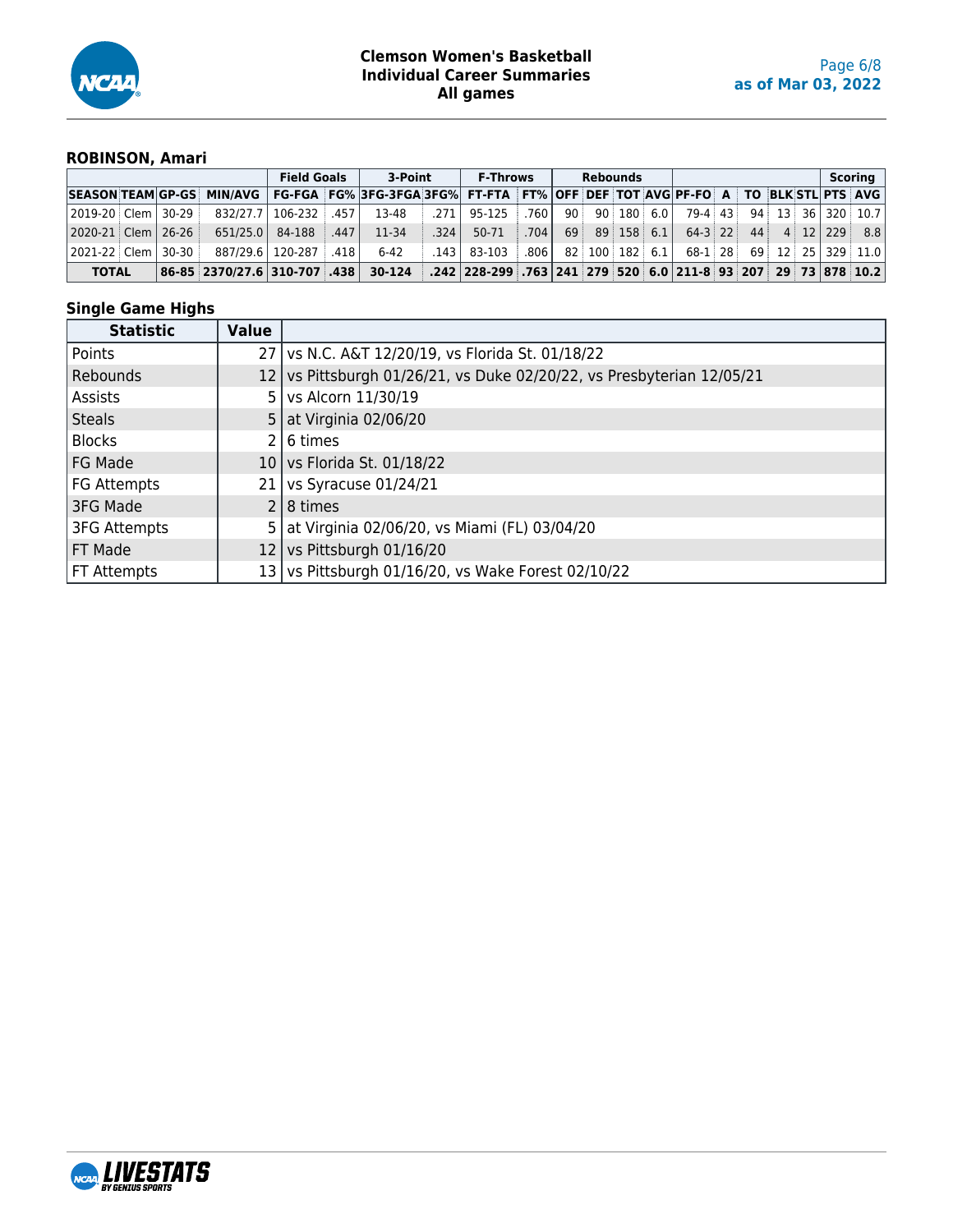

## **SAINE, Latrese**

|                       |             |              |                              |         | <b>Field Goals</b> | 3-Point                        |      | <b>F-Throws</b>                                                                    |      |                 | <b>Rebounds</b> |         |          |              |                |                 |                 |                 |     | <b>Scoring</b>         |
|-----------------------|-------------|--------------|------------------------------|---------|--------------------|--------------------------------|------|------------------------------------------------------------------------------------|------|-----------------|-----------------|---------|----------|--------------|----------------|-----------------|-----------------|-----------------|-----|------------------------|
| <b>SEASON</b>         | TEAM        | <b>GP-GS</b> | <b>MIN/AVG</b>               |         |                    | <b>FG-FGA FG% 3FG-3FGA3FG%</b> |      | <b>FT-FTA FT% OFF DEF TOT AVG</b>                                                  |      |                 |                 |         |          | <b>PF-FO</b> | A              | τo              |                 |                 |     | <b>BLK STL PTS AVG</b> |
| 2016-17               | <b>SEMO</b> | $2 - 0$      | 23/11.5                      | $6-9$   | .667               | $0-0$                          | .000 | $1-6$                                                                              | 167  |                 |                 | 3 :     | 1.5      | 7-0 i        | 0:             |                 |                 |                 | 13  | 6.5                    |
| 2017-18               | <b>SEMO</b> | 28-16        | 490/17.5                     | 56-135  | .415               | $0 - 0$                        | .000 | $31 - 50$                                                                          | .620 | 42              | 65:             | 107     | 3.8      | $90-4$ 17    |                | 35              | 44 <sup>3</sup> | 20 <sup>1</sup> | 143 | 5.1                    |
| 2018-19               | <b>SEMO</b> | 13-0         | 131/10.1                     | 13-40   | .325               | $0-0$                          | .000 | 18-28                                                                              | 643  | 20 <sup>1</sup> | 19 <sup>3</sup> | 39      | 3.0      | $33-0$       | $0^{\circ}$    | 19              | 16 <sup>3</sup> | 5               | 44  | 3.4                    |
| 2019-20               | <b>SEMO</b> | $32 - 0$     | 435/13.6                     | 65-136  | .478               | $0 - 0$                        | .000 | 23-41                                                                              | 561  | 48              | 90 <sup>1</sup> | 138     | 4.3      | $85-0$ 17    |                | 46 <sup>3</sup> | 48              | $6 \mid$        | 153 | 4.8                    |
| 2020-21               | <b>SEMO</b> | $26-26$      | 734/28.2                     | 110-230 | .478               | $5 - 11$                       | .455 | 45-66                                                                              | .682 | 72 <sup>1</sup> |                 | 150 222 | 8.5      | $84-3$ 26    |                |                 | 43 103          | 20              |     | 270 10.4               |
| 2021-22               | Clem        | $22 - 8$     | 301/13.7                     | 28-67   | .418               | $0 - 0$                        | .000 | 18-29                                                                              | .621 | 35              | 32 <sup>3</sup> | 67      | 3.0      | $51 - 5$     | 2 <sup>1</sup> | 30 <sup>1</sup> | 26:             | 10 <sup>1</sup> | 74: | 3.4                    |
| <b>TOTAL FOR Clem</b> |             | $22 - 8$     | 301/13.7                     | 28-67   | .418               | $0-0$                          | .000 | 18-29                                                                              | .621 | 35              | 32 <sup>1</sup> |         | $67$ 3.0 | $51 - 5$     | 2 <sup>1</sup> | 30              | 26 <sup>1</sup> | 10              | 74. | 3.4                    |
| <b>TOTAL</b>          |             |              | 123-50 2114/17.2 278-617 451 |         |                    | $5 - 11$                       |      | .455   136-220   .618   218   358   576   4.7   350-12   62   174   238   61   697 |      |                 |                 |         |          |              |                |                 |                 |                 |     | 5.7                    |

## **Single Game Highs**

| <b>Statistic</b>    | <b>Value</b> |                                                                    |
|---------------------|--------------|--------------------------------------------------------------------|
| Points              |              | 27   vs SIUE 01/28/21                                              |
| Rebounds            |              | 17 at Morehead St. 02/08/18                                        |
| Assists             |              | 4 vs Morehead St. 02/20/21, at SIUE 02/27/21                       |
| <b>Steals</b>       |              | 3 vs Belmont 12/28/17, vs Morehead St. 02/20/21                    |
| <b>Blocks</b>       |              | 10   vs Murray St. 01/14/21                                        |
| FG Made             |              | 12   vs SIUE 01/28/21                                              |
| FG Attempts         |              | 17 at Morehead St. 01/21/21                                        |
| 3FG Made            |              | 2   at Morehead St. $01/21/21$                                     |
| <b>3FG Attempts</b> |              | 3 at Morehead St. 01/21/21                                         |
| FT Made             | 6            | vs Austin Peay 01/10/19, vs Bradley 11/25/17, vs Columbia 11/14/21 |
| FT Attempts         | 9            | at Austin Peay 02/13/21                                            |

## **STANDIFER, Sydney**

|              |  |  |                                             | <b>Field Goals</b> |  | 3-Point                                                                                                  |        | <b>F-Throws</b> |      | <b>Rebounds</b> |                   |  |  |  | $S$ coring            |  |  |
|--------------|--|--|---------------------------------------------|--------------------|--|----------------------------------------------------------------------------------------------------------|--------|-----------------|------|-----------------|-------------------|--|--|--|-----------------------|--|--|
|              |  |  |                                             |                    |  | SEASON TEAM GP-GS MIN/AVG FG-FGA FG% 3FG-3FGA 3FG% FT-FTA FT% OFF DEF TOT AVG PF-FO A TO BLK STL PTS AVG |        |                 |      |                 |                   |  |  |  |                       |  |  |
|              |  |  | 2021-22 Clem   27-2   158/5.8   13-47   277 |                    |  | 10-38                                                                                                    | ا 263. | $5-6$           | .833 | $3 \quad 6$     | 90.31             |  |  |  | $9-0$ 6 12 0 4 41 1.5 |  |  |
| <b>TOTAL</b> |  |  | $27-2$ $158/5.8$ $13-47$ $.277$ $\pm$       |                    |  | $10 - 38$                                                                                                | .263   | $5 - 6$ $.833$  |      |                 | $3 \t6 \t9 \t0.3$ |  |  |  | $9-0$ 6 12 0 4 41 1.5 |  |  |

| <b>Statistic</b>   | Value          |                                                                          |
|--------------------|----------------|--------------------------------------------------------------------------|
| Points             | 9 <sup>1</sup> | vs Wofford 12/17/21                                                      |
| Rebounds           |                | vs Mount St. Mary's 11/28/21, at Syracuse 12/11/21, vs NC State 12/30/21 |
| Assists            |                | vs NC State 12/30/21                                                     |
| Steals             |                | vs Mount St. Mary's 11/28/21, at Miami (FL) 02/27/22                     |
| FG Made            |                | vs Wofford 12/17/21                                                      |
| FG Attempts        | 9              | at Syracuse 12/11/21                                                     |
| 3FG Made           |                | vs Wofford 12/17/21, at Wake Forest 01/20/22                             |
| 3FG Attempts       |                | at Syracuse 12/11/21                                                     |
| FT Made            |                | at Wake Forest 01/20/22, at Miami (FL) 02/27/22                          |
| <b>FT Attempts</b> |                | vs Wofford 12/17/21, at Wake Forest 01/20/22, at Miami (FL) 02/27/22     |